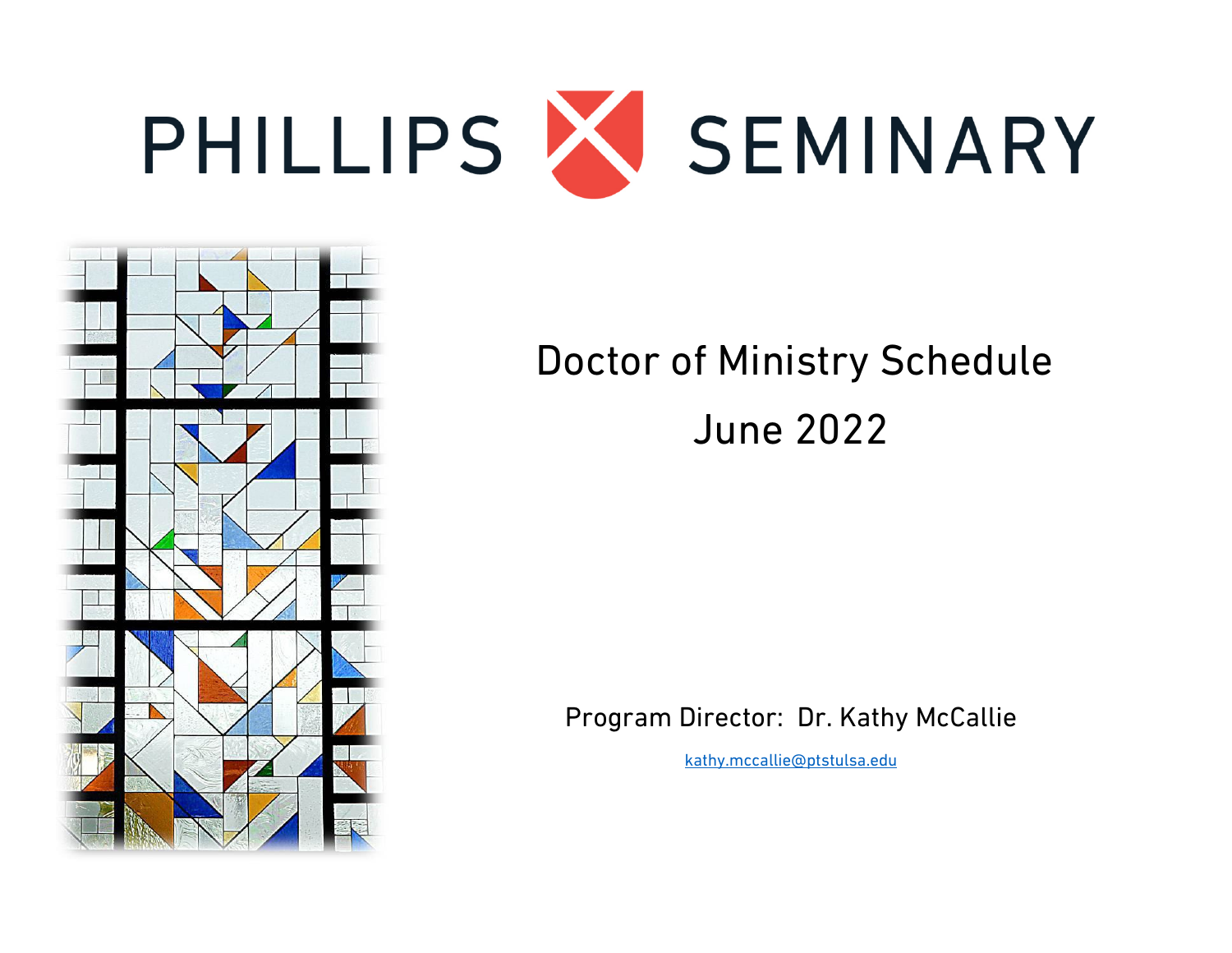Below you will find the June 2022 DMIN schedule along with additional helpful details, intended to assist you in planning for your next DMIN program experience. Please consult the DMIN Handbook for additional program details.

#### **Schedule**

The June 2022 DMIN classes will be in session the week of June 21-24. Please block this week off on your calendars. Classes will meet on campus with required synchronous sessions on several Thursday evenings from 7-9:15 p.m. Central. Some additional asynchronous work in Canvas may be required. Each professor will determine their Zoom dates and those will be published on the course booklists. DMPR 905 June 25th, 9:00 am - Noon will be offered via Zoom.

| Course #        | <b>Course Title</b>                                    | <b>Professor</b>   | Track                             |
|-----------------|--------------------------------------------------------|--------------------|-----------------------------------|
| <b>DMPR 905</b> | <b>Project Development Seminar II</b>                  | Dr. Kathy McCallie | (ALL)                             |
| <b>DMIN 809</b> | Constructive Theology in Ministry (3 hours)            | Dr. Joe Bessler    | FOUNDATION                        |
| <b>DPLH 727</b> | Preaching in the Shadow of Empire (4 hours)            | Dr. Richard Ward   | <b>Homiletics- Specialization</b> |
| <b>DPLC 742</b> | Native American Cosmologies, Creation, and Being Human | Dr. Lisa Dellinger | Intercultural - Specialization    |

#### **Classes being offered in June of 2022:**

#### **Upcoming Changes:**

Revisions to the DMIN program will include more opportunities for DMIN students to take classes offered during concentrated weeks in mid-October as well as online or hybrid courses during Spring and Fall semesters.

Projected October 2022 Courses:

| Course #          | Course Title                                                    | Professor          | Track                        |
|-------------------|-----------------------------------------------------------------|--------------------|------------------------------|
| <b>DMIN 807</b>   | Pastoral Leadership and Practical Theology in Context (3 hours) | Dr. Peter Capretto | FOUNDATION                   |
| <b>DPLC 731.2</b> | Immersion - Borderlinks (Oct 15-22, 2022)                       | Dr. Kathy McCallie | Intercultural Specialization |

*(NOTE: These are subject to change based on student need and faculty availability)*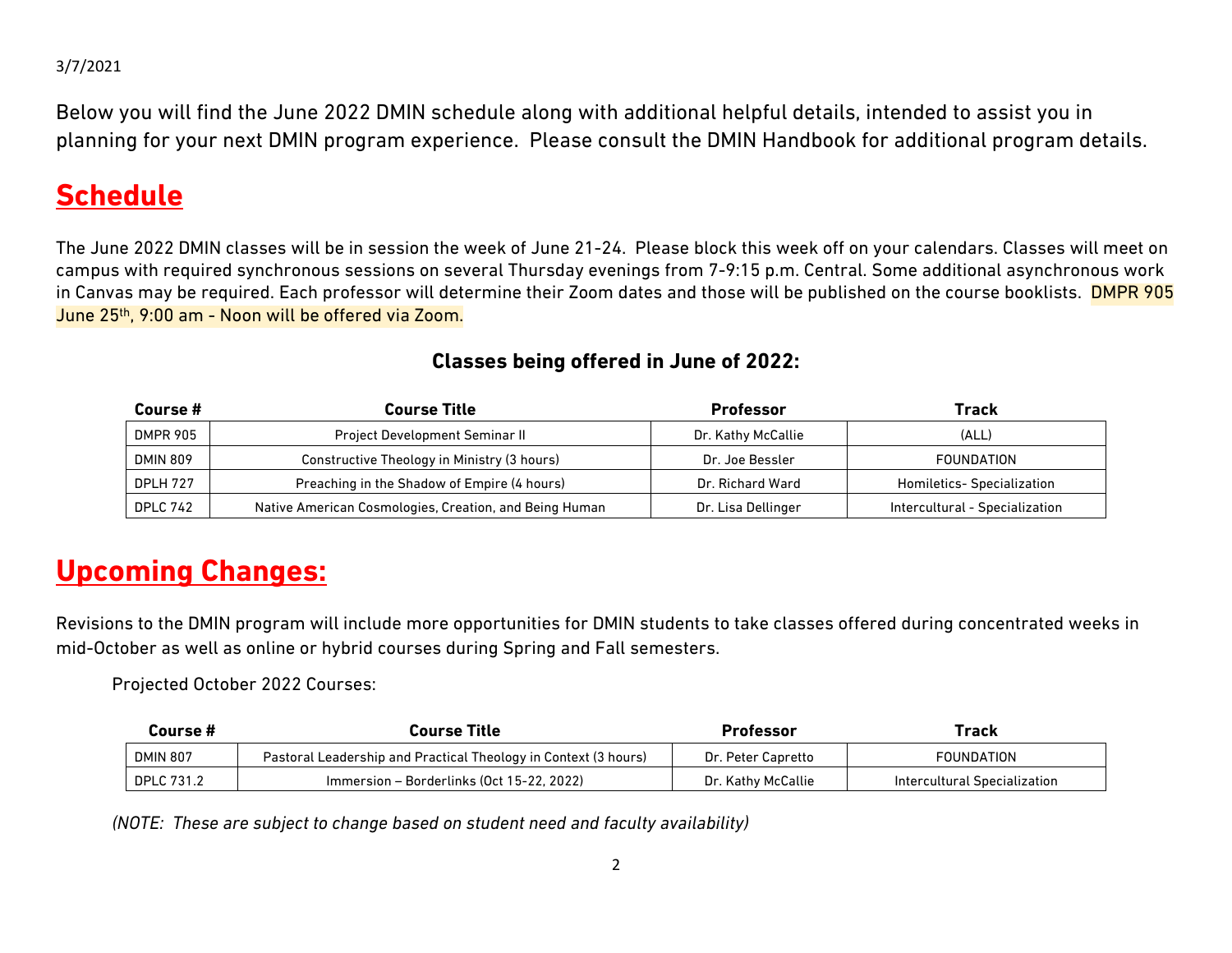Projected January 2023 Courses:

| Course #        | <b>Course Title</b>                         | <b>Professor</b>   | Track                        |
|-----------------|---------------------------------------------|--------------------|------------------------------|
| <b>DMPR 905</b> | <b>Project Development Seminar II</b>       | Dr. Kathy McCallie | (ALL)                        |
| <b>DMIN 808</b> | Biblical Message & Praxis of God (3 hours)  | Dr. Lisa Davison   | <b>FOUNDATION</b>            |
| <b>DPLH 728</b> | Advanced Seminar in Preaching               | Dr. Allie Utley    | Homiletics - Specialization  |
| TC 900.06       | Immersion Israel/Palestine (Jan 1-13, 2023) | Dr. Kathy McCallie | Intercultural Specialization |

*(NOTE: These are subject to change based on student need and faculty availability)*

# **Hybrid Course Format Details**

The DMIN curriculum is offered in a hybrid format. Students can expect to be in class one week (Monday through Friday) and then complete additional course work through asynchronous online venues and synchronous video conferencing. Video sessions will be scheduled on Thursday evenings, 7-9:15 pm Central and each professor will post those dates on course book lists. (Book lists are published during the first two weeks of October for the January session, the first two weeks of July for the October session, and the first two weeks of March for the June session). (See pages 66-67 of the 2021-22 DMIN Handbook for more details.)

#### **Immersion Courses**

DPLC 731.2 Immersion: Borderlinks - A study trip that investigates the complex situation along the border between the United States and Mexico. This course is offered in in cooperation with the BorderLinks organization of Tucson, Arizona. An international immersion fee (non-refundable after travel and housing arrangements have been made) which partially covers travel, food and lodging expenses will be assessed. Students who wish to enroll in this course must fill out and submit an Immersion Course enrollment Form by May 15. **Students will travel to Tucson, Arizona on Saturday, October 15 and return on Saturday, October 22, 2022.** Pre-trip assignments and a post trip meeting will be arranged. Passport required.

TC 900.06 Immersion: Israel/Palestine - Students will engage and better understand ethical and theological issues in the context of Palestine and Israel; improve skills of analysis and communication regarding complex and controversial geopolitical issues in public theology; reflect theologically on questions of religious, national, and ethnic identity; practice competencies as public theologians witnessing popularized narratives related to historical and scriptural inaccuracies. An international immersion fee (non-refundable after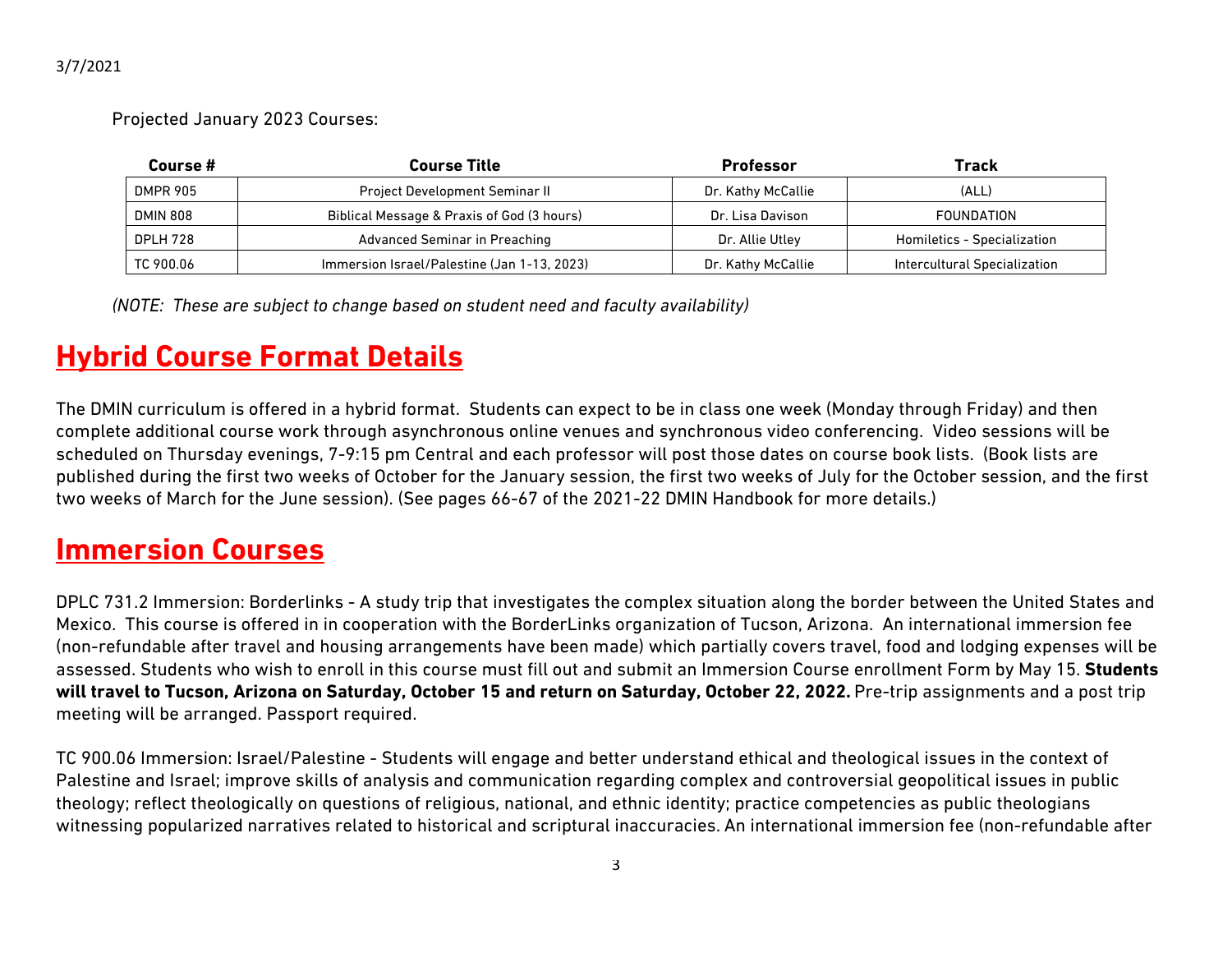travel and housing arrangements have been made) which partially covers travel, food and lodging expenses will be assessed. Students who wish to enroll in this course must fill out and submit an Immersion Course enrollment Form by August 1. **Students will travel to Israel on Sunday, January 1, 2023 and return on Friday, January 13, 2023.** Other class meeting dates will apply. Passport required.

### **Project Courses**

This June, the 905 Project Development Seminar II Course will be offered Saturday, June 25th from 9:00 am – Noon via Zoom. (NOTE: additional contact hours for these courses will be fulfilled through required online modules). If you wish to be enrolled in this class, please notify the Registrar and Program Director by May 1.

#### **Chapel Services**

Worship will be held at 11:00 am, Tuesday through Friday, June 21-24, 2022 in Meinders Chapel. Please note that attendance is expected for chapel services, as they are included in your total program contact hours.

#### **Enrollment**

The first week or two of March, you will receive an email from the Registrar with a "Program Trajectory Form" attached, created to assist you in tracking your progress through the DMIN curriculum. When you receive this information, please double-check the data on this sheet to verify it is correct. If you see any mistakes, please notify the Registrar so that any necessary adjustment to your record can be made. You will notice we have already added to your form the class we are recommending for you in June (it will be highlighted in yellow). We prefer students complete the 3 Foundation courses before taking a Specialization course. If you would like to request a different course, please contact the Program Director.

\*Please note: every DMIN student needs to take at least one immersion course in order to fulfill the requirements of their program.

#### **Book Lists**

Course book lists are now housed in the "Student Services" site on Canvas. (That is also the location where you will find many other helpful documents and important details about available student resources!) Book lists are posted during the first two weeks of October for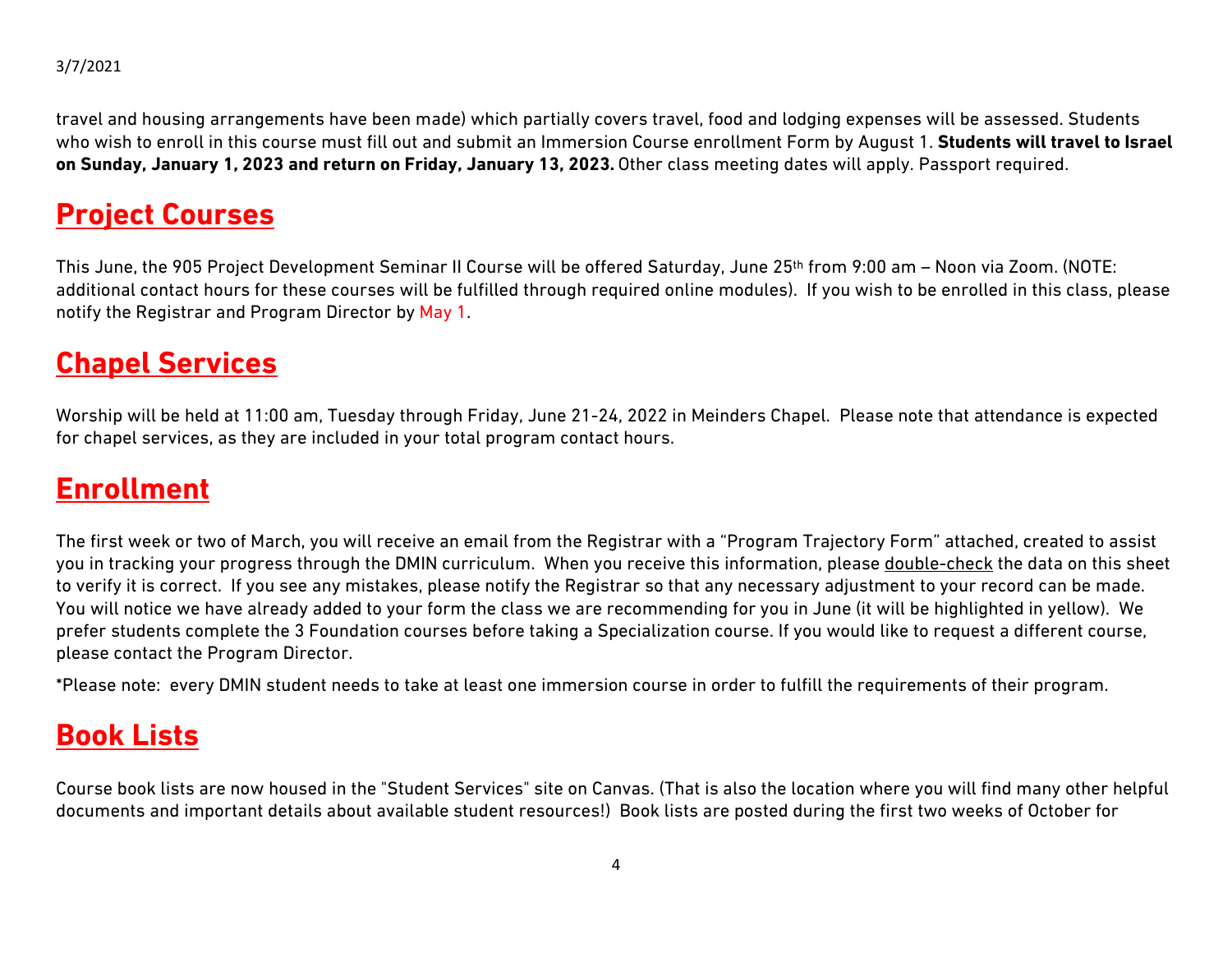January sessions and the first two weeks of March for June sessions. If you have any questions about your book list, please contact the Academic Affairs Office.

### **Syllabus & Canvas Course**

Your DMIN course will be turned on and visible to students 30 days before the 1<sup>st</sup> day of class. Your syllabus will be posted in the Canvas course.

#### **Community Meals**

During the DMIN Fortnight week on campus, there will be a daily Community lunch in the Student Commons from Noon to 1:00 pm. A donation basket will be available if you wish to contribute something toward the cost of the meal.

#### **Grades**

Grades for the June session are due in the registrar's office on September 15. The deadline to file for an "Incomplete" is September 1. Your grade sheets will be mailed to you.

#### **Financial Aid**:

In the Student Services site in Canvas, we have a financial aid tab where you will find our Financial Aid Handbook. (NOTE: your tuition aid scholarship from the seminary is automatically applied to your account. The only requirement to qualify is the submission of a yearly donor thank you letter). If you have any questions about any information in the handbook, please contact the Financial Aid Officer.

### **Billing & Refund Period**:

You will receive a bill for your June session mid-June. Billing is handled by the Bursar and payment plans are available.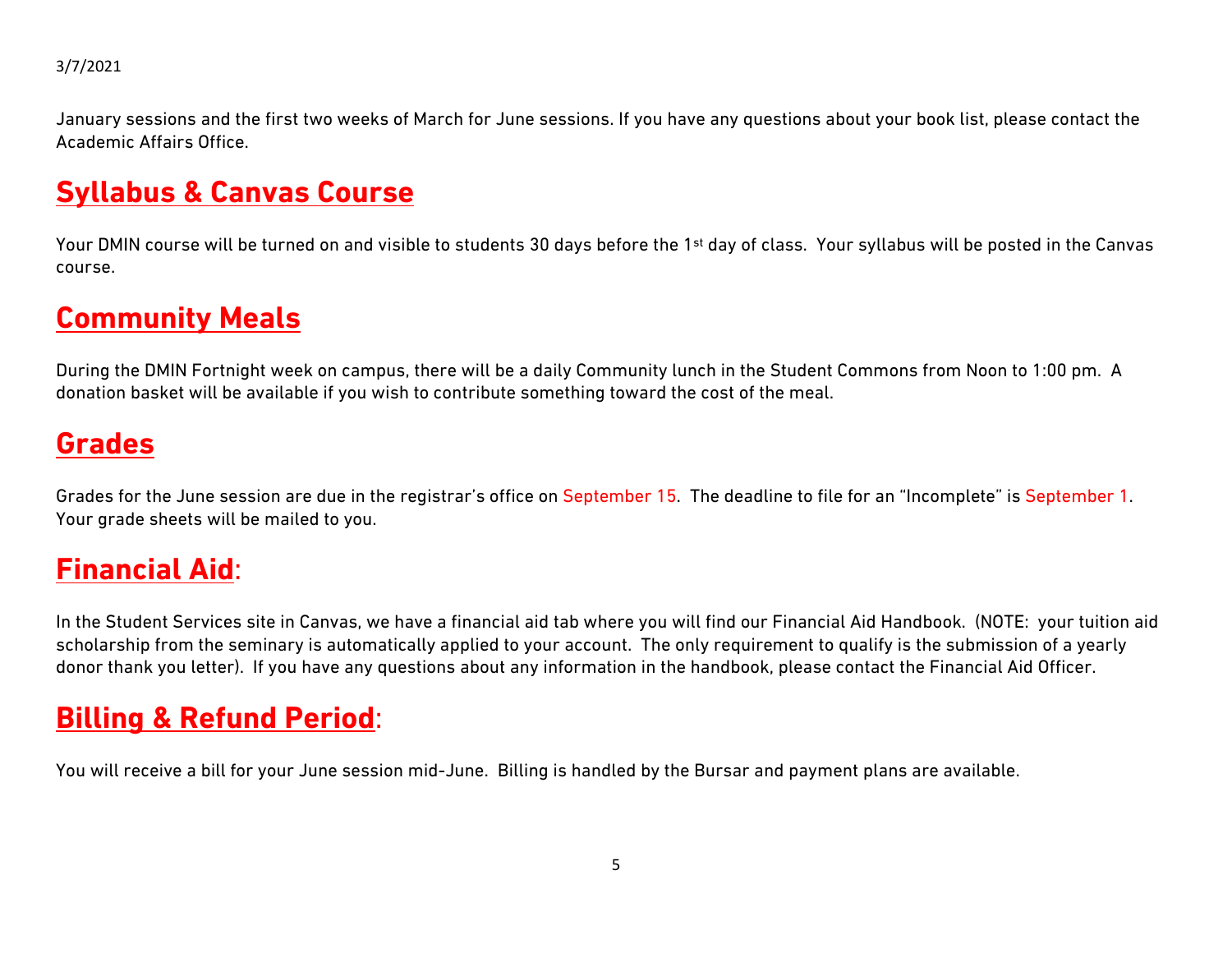The following refund schedule will be in effect for the June 2022 session:

- Courses dropped by 5 pm on Tuesday, June 21: 100% refund
- Courses dropped by 5 pm on Wednesday, June 22: 80% refund
- Courses dropped by 5 pm on Thursday, June 23, 50% refund
- There will be a 100% refund for the 904 & 905 courses if dropped by 5 pm Friday, June 24

# **Lodging**

A number of lodging options are available. You can find an updated Lodging List in the Student Services site in Canvas.

# **Library Hours**

The June session library hours will be published in May. You can also find these listed on the seminary calendar, accessible on the Phillips website.

# **Travel Grants**

All students who live more than 100 miles from campus are eligible to apply for a \$250 travel grant to offset the cost of travel and lodging. The form can be found in the Student Services site in Canvas. Please email these forms to the Coordinator of Student Services.

### **Email & Technology**

All DMIN students are issued a PTS email address. Please remember to check it frequently! Professors and PTS staff will only use your official PTS email address for communications. Your email account is accessible through the Single-Sign-On portal. Should you have any technology challenges, please email [helpdesk@ptstulsa.edu.](mailto:helpdesk@ptstulsa.edu)